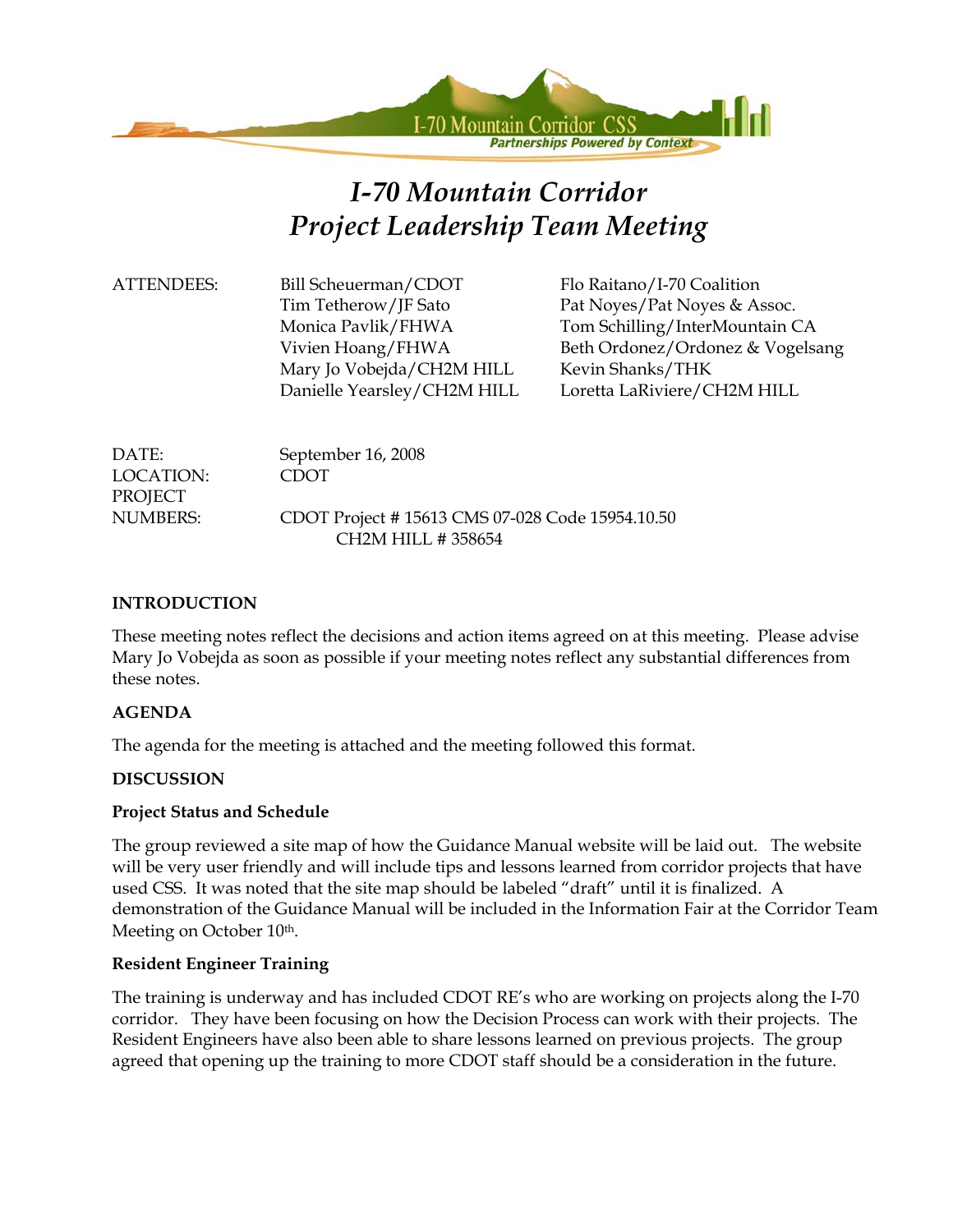

#### **RMRA**

The RMRA started their year-long study in August. RMRA will be working closely with the Land Use Transit Study. The study will incorporate the Context Statement, Core Values and previous corridor comments and concerns as a starting point for their study. They have also received the sections of the PEIS relating to transit. Public involvement is starting this month.

#### **PEIS**

Reevaluation of environmental resources should be completed in about six weeks and sent to the FHWA for approval and signature. A determination of how the document will relate to CSS is being discussed with FHWA.

The PLT for the PEIS is being finalized and they hope to have a chartering meeting very soon. The group thought it would be a good idea to introduce the PLT at the CT Meeting on October  $10<sup>th</sup>$ . A final decision will be made by Tuesday, September  $23<sup>rd</sup>$  on whether the PLT could hold their first official meeting in Silverthorne on the afternoon of October 10<sup>th</sup>.

#### **Land Use Transit Grant**

Meetings with stakeholders over the past few months have been very productive. Priority station locations have been identified in each county. The group was in agreement that showcasing the incorporation of CSS principles and core values into their study should be shared at the upcoming CT Meeting.

#### **Coordinated Media Plan**

The Coordinated Media Plan and Rapid Response Plan will focus on keeping elected officials informed on the many studies being done in the corridor. Mitigating public confusion will also be a key element.

A news release announcing the PEIS PLT will be fine tuned over the next few weeks.

The group discussed the trend of public involvement evolving from traditional open houses to smaller focus groups and county coordination teams. The group agreed the website and email will also be valuable tools in getting information out to the public.

#### **Chain Station Meeting**

The next Chain Station Meeting is Monday, September 22<sup>nd</sup> at 9:00 am at the Georgetown Community Center. The meeting will focus on the fine tuning the overall plan for Chain Stations in the corridor.

#### **CSS Corridor Team Meeting**

The group reviewed the agenda for the October  $10<sup>th</sup>$  CT Meeting. The meeting will start off with a presentation citing examples of how CSS is taking hold in the corridor. The main focus of the meeting will be Aesthetic planning. There will be an Information Fair in the foyer and breakout room for attendees in the afternoon. CDOT, PEIS/CE, Working Groups; RMRA and Land Use Study and the CSS Guidance Manual will all have information and staff available to answer questions. In addition to morning attendees, invitations will be sent to elected officials to attend from 2:00 to 5:00 pm. It was also agreed that planning and engineering staff involved in projects and studies in the corridor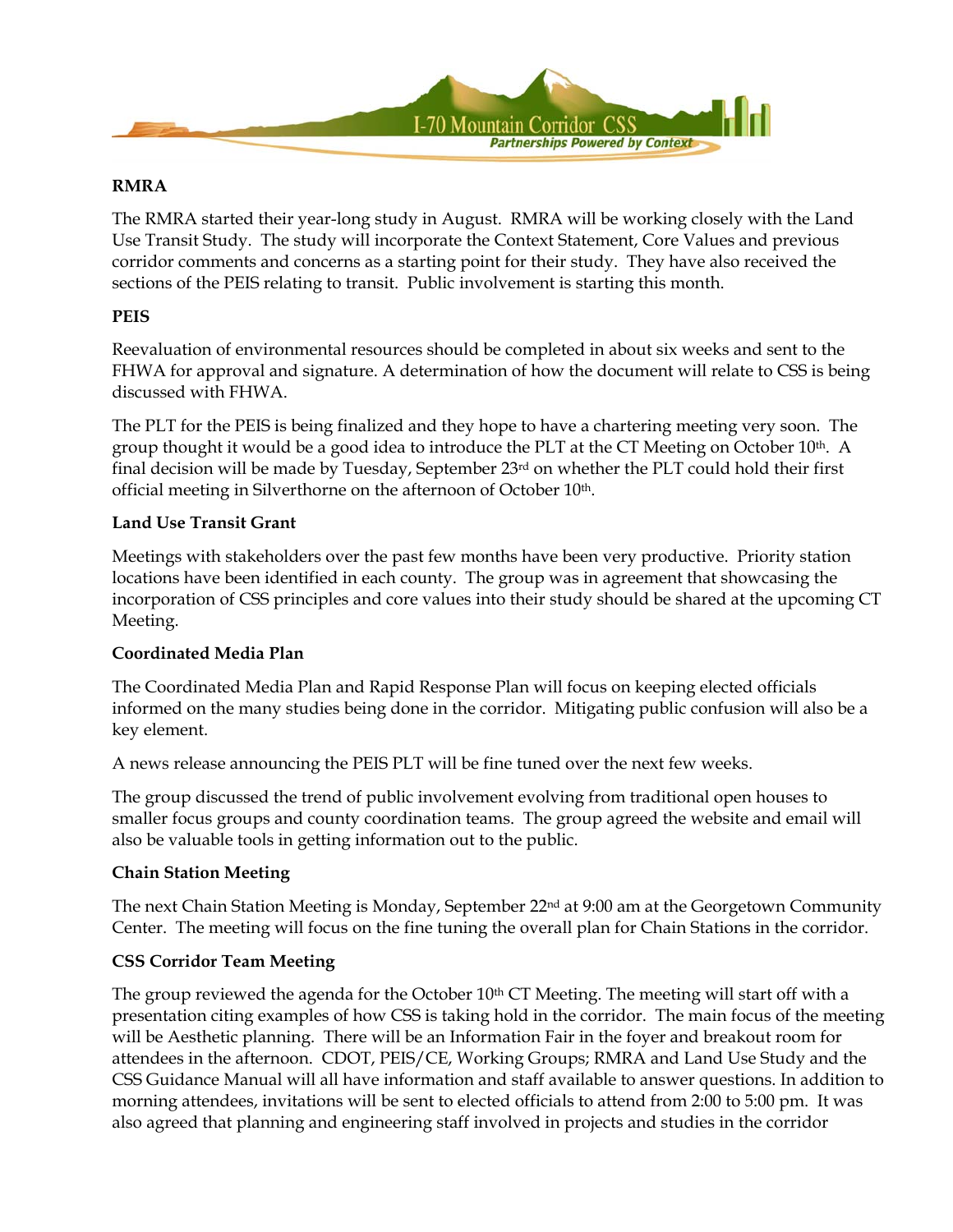

should be invited to the Information Fair. The public will not be included in this information fair. All the information will be available on the website shortly after the meeting.

#### **Working Groups Update**

The SWEEP Working Group subcommittee is drafting the MOU and will meet again on September 23rd. When the subcommittee is comfortable with the MOU they will reconvene the entire SWEEP Working Group to review the draft document.

The ALIVE Working Group third meeting will be Thursday, October 2<sup>nd</sup> at the Silverthorne Pavilion. The group is continuing to work on the implementation of the existing MOU.

The Sustainability Working Group recently had their second meeting and it continues to generate a lot of interest. A member of the Governor's Sustainability Panel and a State Representative will attend the next meeting which is scheduled for October 2nd.

The Historic Context Working Group will not have another meeting until there is a document to review. Monica Pavlik suggested that since several years have passed since the PEIS started she should meet with Eric Twitty to make sure all eligible properties are being considered.

Sign-up for the Aesthetics Working Group will be done at the Corridor Team Meeting and the first meeting should be shortly thereafter.

The next PLT Meeting will be Tuesday, November 18th at 1:30 pm. Topics will include the substance of the Design Guidance Manual and a plan for the Aesthetics Working Groups. A complete agenda will be sent out prior to the meeting.

The meeting was adjourned at 11:05 am.